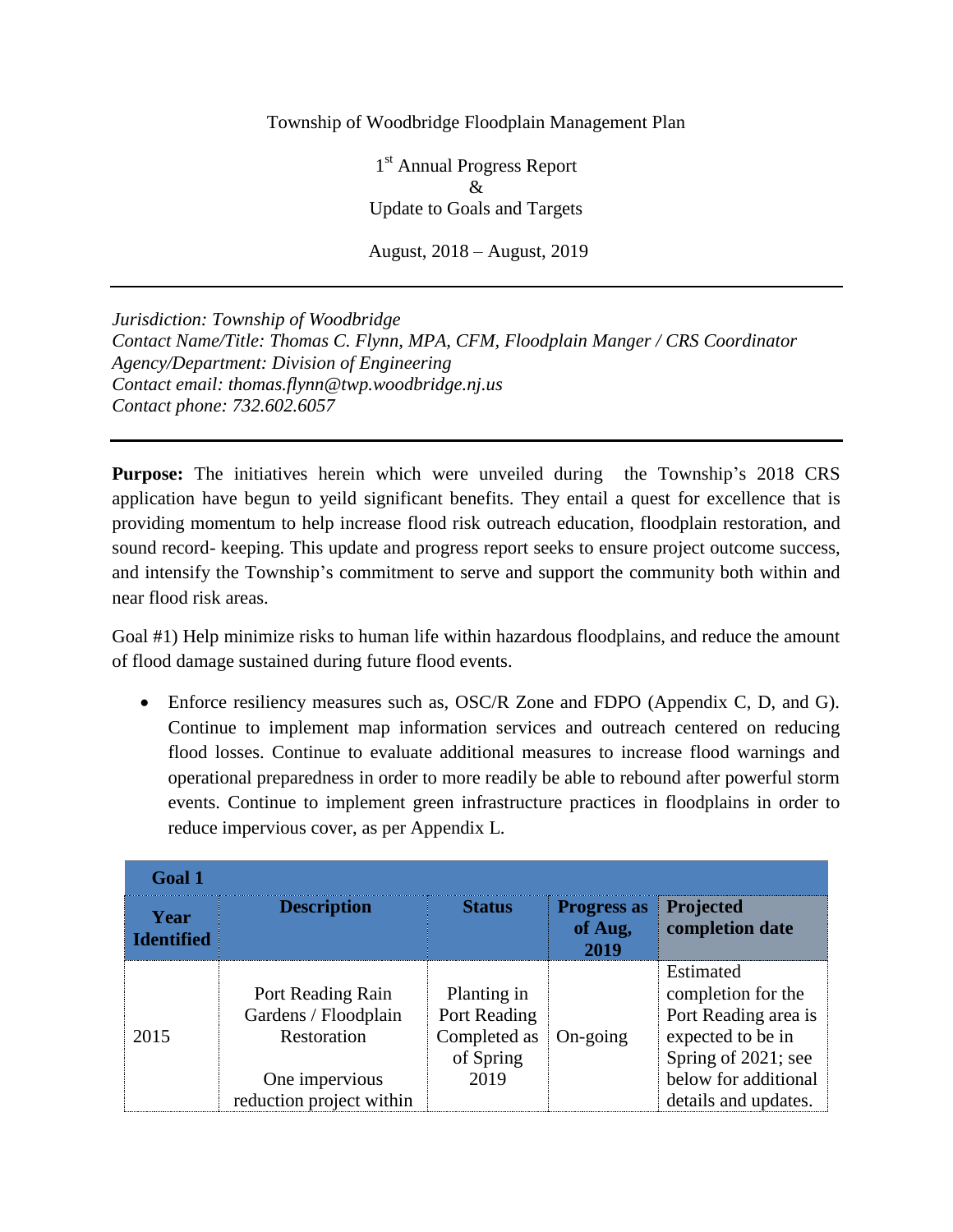|      | a floodplain noted in<br>Appendix L.                                                                                                                                                |                                                                                                                                                                                                                                                           |                                                               |                                                                                                                                                                                                                                                            |
|------|-------------------------------------------------------------------------------------------------------------------------------------------------------------------------------------|-----------------------------------------------------------------------------------------------------------------------------------------------------------------------------------------------------------------------------------------------------------|---------------------------------------------------------------|------------------------------------------------------------------------------------------------------------------------------------------------------------------------------------------------------------------------------------------------------------|
| 2018 | StormReady is a NWS<br>community preparedness<br>program that encourages<br>government entities and<br>commercial gathering<br>sites to prepare for<br>severe storms.               | Researched<br>in 2019;<br>deemed to be<br>$N/A - N/A$ at<br><b>Local Level</b><br>according to<br>Mount Holly<br><b>NWS</b>                                                                                                                               | $N/A$ ;<br>StormReady<br>is moving<br>to a County<br>approach | Please see updated<br>goals for additional<br>potential systems.                                                                                                                                                                                           |
| 2015 | Twp working with RCE<br>to continue open space /<br>restoration plan;<br>Explain flood risks and<br>increase open space<br>preservation/restoration<br>in OSC/R. See Appendix<br>E. | $200+$<br>trees/shrubs<br>in 6 former<br>residential<br>lots within<br>the Watson-<br>Crampton<br>neighborhood<br>An outreach<br>speaking<br>event also<br>took place<br>before said<br>project was<br>implemented<br>in order to<br>educate<br>residents | On-going                                                      | This project is on-<br>going, in 2020 the<br>Twp plans to begin<br>trail installation<br>with RCE and<br>continue<br>maintenance,<br>restoration, and<br>invasive species<br>management. See<br>update to goal five<br>for more details on<br>restoration. |

| Year<br><b>Updated</b> |
|------------------------|
| 2019                   |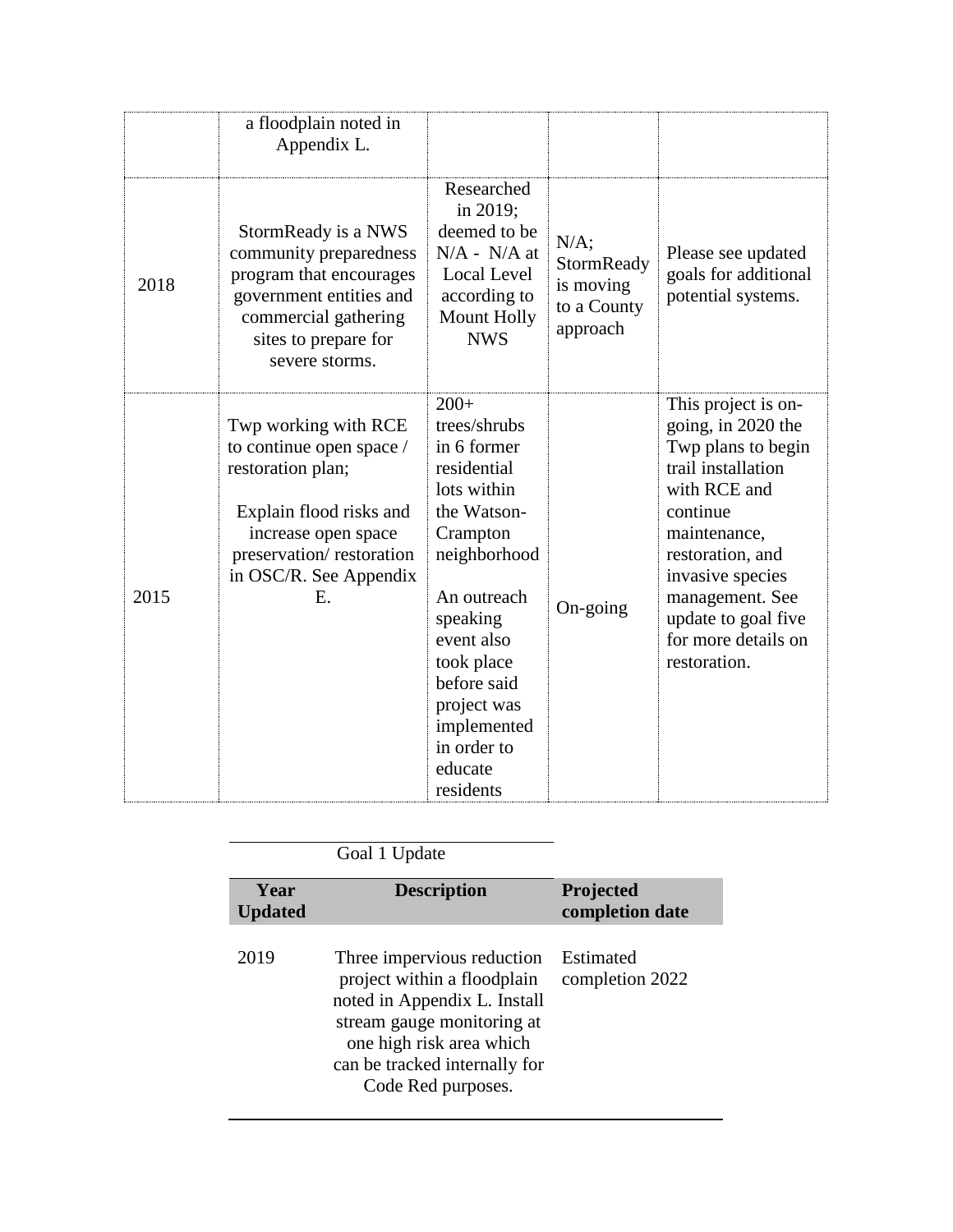Goal #2) Enhance Township resilience and increase hazard mitigation preparedness by improving readiness for climate related emergency situations.

 NJ Flood Mapper was used by the aforementioned group to assess a variety of coastal vulnerability scenarios. As a result of these mapping studies potentially inundated locations will be more thoroughly examined by the team. Further scrutiny of these areas will provide a stronger analysis of Township vulnerability, and address the potential for implementing coastal hazard mitigation techniques. Maps titled: Woodbridge Twp Coastal Evacuation Routes SLR. The Township's coastal evacuation routes were analyzed under sea-level-rise scenarios of 1ft., 2ft., and 3ft. Map titled: Woodbridge Twp SFHA, Appendix K

| <b>Goal 2</b>             |                                                                                                                                 |                   |                                                                                                                             |                                                                 |
|---------------------------|---------------------------------------------------------------------------------------------------------------------------------|-------------------|-----------------------------------------------------------------------------------------------------------------------------|-----------------------------------------------------------------|
| Year<br><b>Identified</b> | <b>Description</b>                                                                                                              | <b>Status</b>     | <b>Progress as of</b><br>Aug, 2019                                                                                          | Projected<br><b>completion date</b>                             |
| 2018                      | Increase outreach to<br><b>CRTK</b> floodplain<br>businesses. Please see<br>report centered on CRTK,<br>Appendix M.             | $On\text{-going}$ | Letters to be<br>sent to CRTK<br>business in<br>Fall of 2019                                                                | Jan 2020; please see<br>update below for<br>additional details. |
| 2018                      | Create outreach centered<br>on increased patterns in<br>storms, flood insurance in<br>X zones, and what to do<br>after a flood. | On-going          | <b>FIRM</b><br>determinations<br>for those in $X$<br>Unshaded<br>Zones were<br>provided<br>information<br>on PRP<br>polices | Please see update<br>below for additional<br>details.           |

|                        | Goal 2 Update                                                                                                                                                |                              |
|------------------------|--------------------------------------------------------------------------------------------------------------------------------------------------------------|------------------------------|
| Year<br><b>Updated</b> | <b>Description</b>                                                                                                                                           | Projected<br>completion date |
| 2019                   | Increase outreach to CRTK<br>areas and X-Unshaded<br>property owners through the<br>use of community based<br>meetings and mailings.<br>Conduct two outreach | Estimated<br>completion 2020 |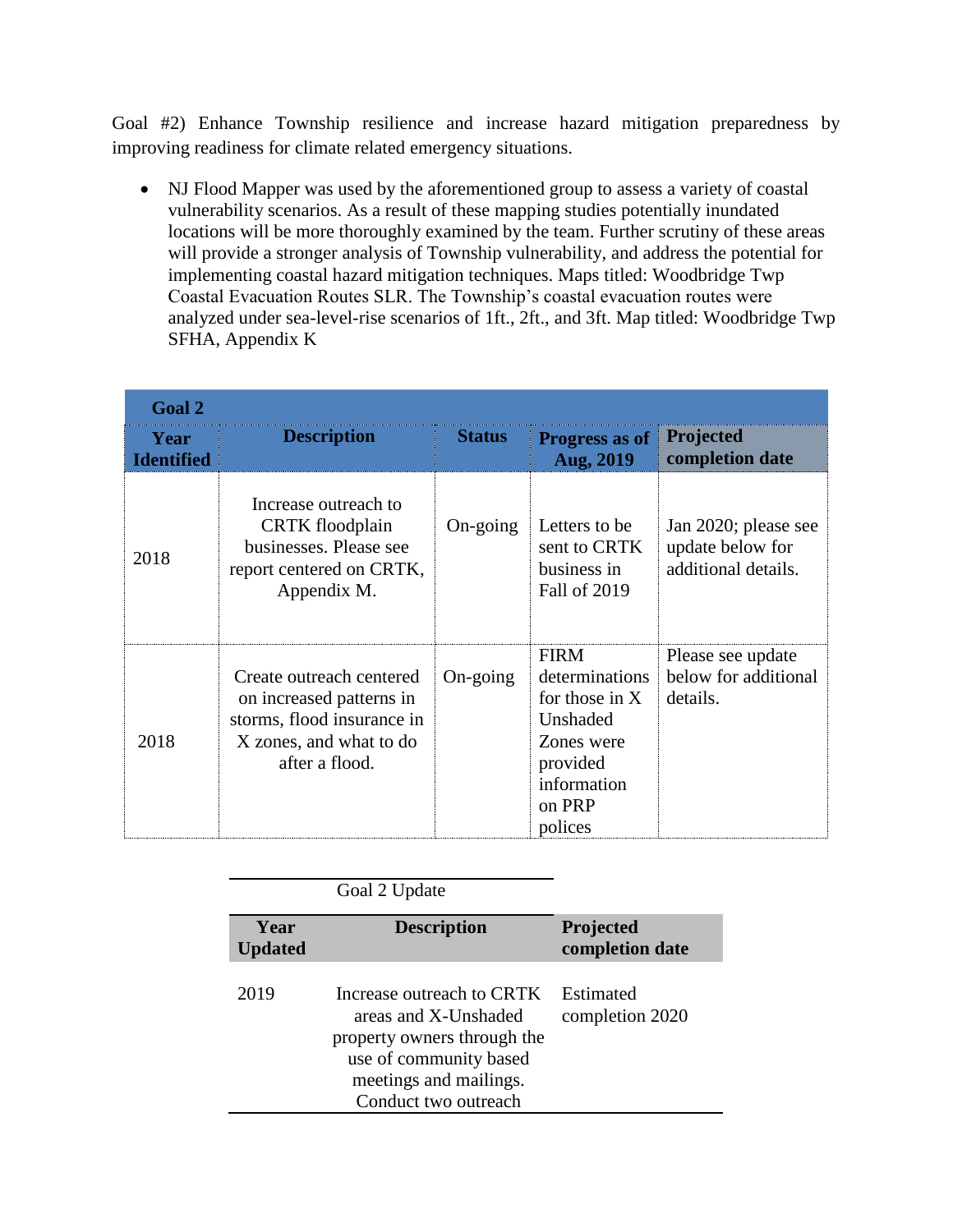speaking events to discuss the importance of hazardous materials within floodplains and / or ecological integrity of floodplains and / or risk within X-Unshaded zones,

Goal #3) Strengthen the Township's economic vulnerability in relation to special flood hazard area's (SFHA) and sea level rise (based on global estimates by the year 2050).

 Map titled: Woodbridge Twp Social Vulnerability SLR. The team analyzed the potential exposure to sea-level-rise hazards associated with the social vulnerability of special populations based on attributes like age, poverty, and the built environment. Maps titled: Woodbridge Twp Economic Vulnerability (Businesses) SLR. The team assessed the number of businesses exposed to hazards associated with current mean higher high water (MHHW) and sea-level-rise scenarios of 1ft., 2ft., and 3ft. Maps titled: Woodbridge Twp Economic Vulnerability (Employment) SLR. The team examined the number of employees exposed to hazards associated with current MHHW and sea-level-rise scenarios of 1ft., 2ft., and 3ft. Maps titled: Woodbridge Twp Economic Vulnerability (Wages) SLR. The team examined the range of wages with in the Township in relation to the exposure of those locations to hazards associated with current MHHW and sea-levelrise scenarios of 1ft., 2ft., and 3ft. Map titled: Woodbridge Twp PFIRM. The team analyzed the FEMA designated Preliminary Flood Insurance Rate Map (PFIRM) in order to better assess the risks associated with in the local flood zone. Maps titled: Woodbridge Twp Storm Surge SLOSH. The team looked at areas subject to inundation by storm surge under conditions of a Category 1, Category 2, Category 3, and Category 4 storm. In addition, the team examined the extent of the Super Storm Sandy surge, Appendix K.

| Goal 3                    |                                                                                                                          |                   |                                                                                                                                                                               |                                                             |
|---------------------------|--------------------------------------------------------------------------------------------------------------------------|-------------------|-------------------------------------------------------------------------------------------------------------------------------------------------------------------------------|-------------------------------------------------------------|
| Year<br><b>Identified</b> | <b>Description</b>                                                                                                       | <b>Status</b>     | <b>Progress as</b><br>of Aug, 2019                                                                                                                                            | <b>Projected</b><br>completion<br>date                      |
| 2018                      | Create outreach to help property<br>owners consider FEMA programs for<br>mitigation, as per analysis from<br>Appendix K. | $On\text{-going}$ | Although not<br>through<br><b>FEMA</b><br>mitigation<br>programs,<br>vulnerable<br>flood risk<br>areas, such as,<br>Ideal Mobile<br>Homes, plans<br>to elevate and<br>replace | Please see<br>update<br>below for<br>additional<br>details. |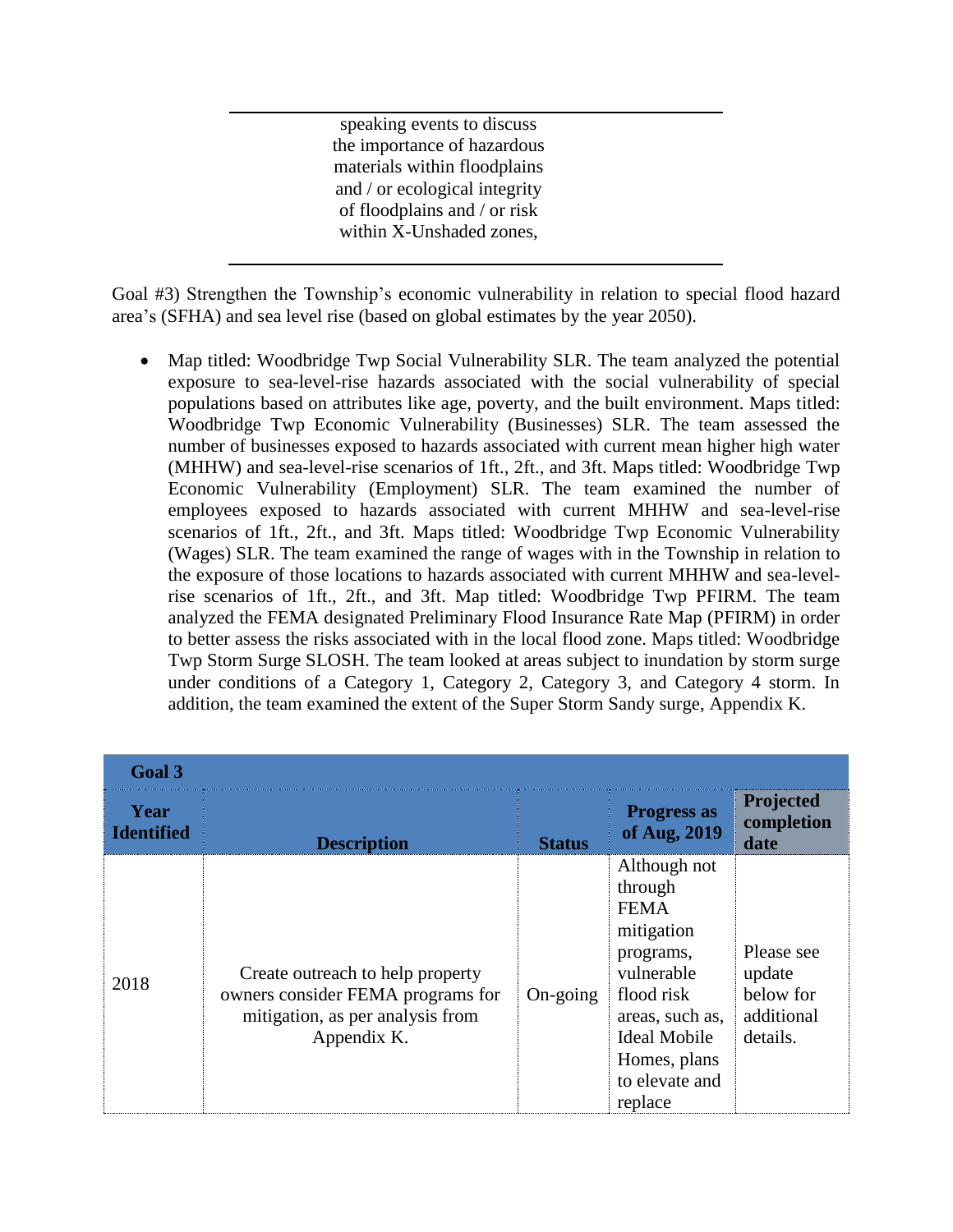|      |                                                                                                                                                                                                     |                   | significantly<br>at risk<br>structures<br>comprising of<br>over 40 single<br>home<br>dwellings                                                                                                          |                                                             |
|------|-----------------------------------------------------------------------------------------------------------------------------------------------------------------------------------------------------|-------------------|---------------------------------------------------------------------------------------------------------------------------------------------------------------------------------------------------------|-------------------------------------------------------------|
| 2018 | Work with partner organizations (such<br>as RU) to apply for grant funding<br>centered on Appendix E in order to best<br>safeguard vulnerable populations and<br>enhance restoration of floodplain. | $On\text{-going}$ | WB Twp is<br>participating<br>in the<br><b>Resilient NJ</b><br>program for<br>integrated<br>County<br>planning<br>assistance;<br>Twp is a<br>participating<br>member of the<br>NJ Coastal<br>Coalition. | Please see<br>update<br>below for<br>additional<br>details. |

| Goal 3 Update |
|---------------|
|               |

| Year<br><b>Updated</b> | <b>Description</b>                                                                                                                                                                                                                                                                   | Projected<br>completion date |
|------------------------|--------------------------------------------------------------------------------------------------------------------------------------------------------------------------------------------------------------------------------------------------------------------------------------|------------------------------|
| 2019                   | Examine possible funding<br>sources and mitigation<br>efforts in fluvial<br>floodplains, such as, but not<br>limited to, South Branch of<br>the Rahway River.<br>Development of Twp<br>Program for Public<br>Information to better inform<br>property owners of flood<br>risk areas. | Estimated<br>completion 2021 |

Goal #4) Strengthen the Township's vulnerability to critical infrastructure and community assets in relation to special flood hazard area's (SFHA) and sea level rise (based on global estimates by the year 2050).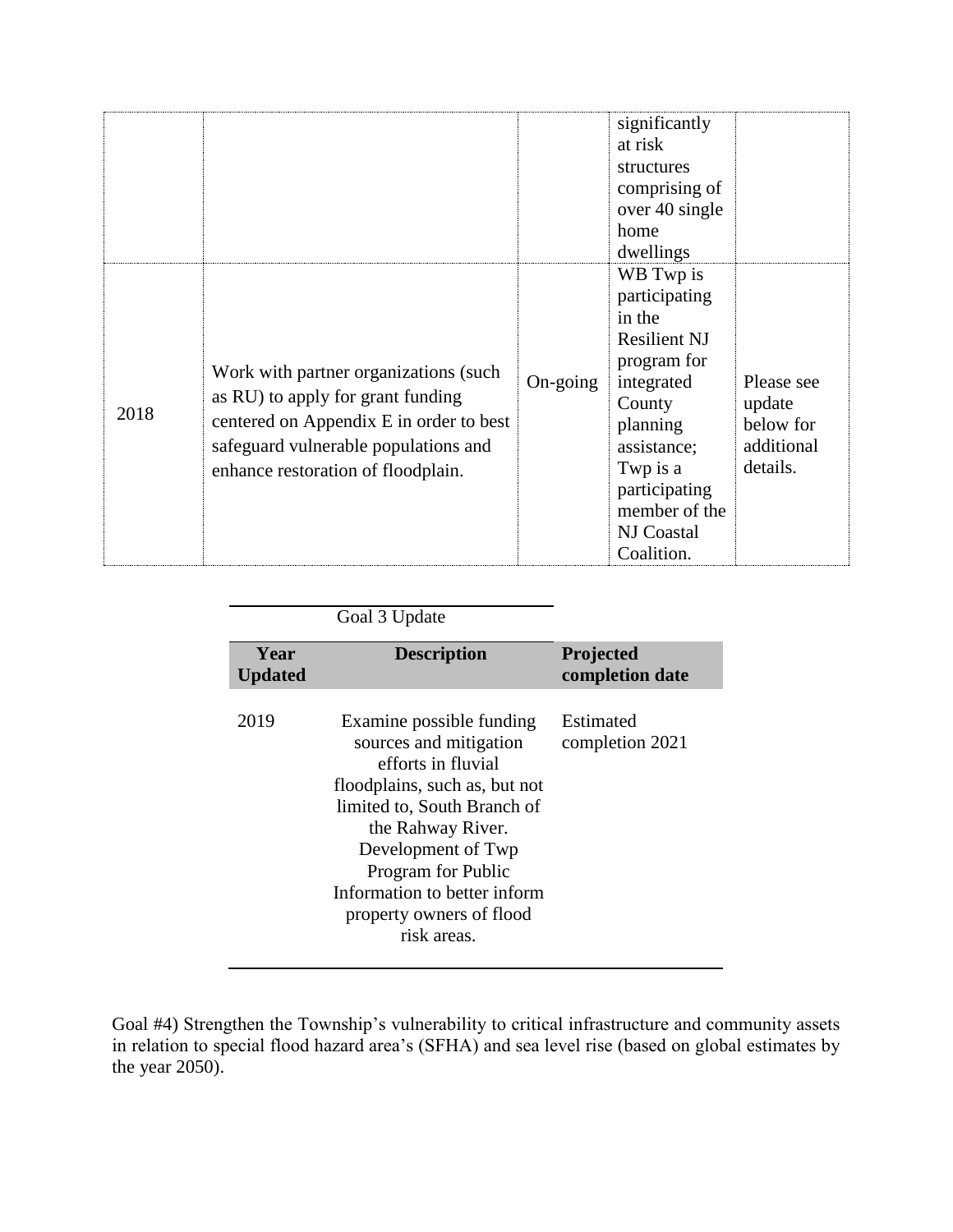Utilizing the Coastal Vulnerability Assessment (Appendix H) Woodbridge initially identified approximately 400 assets to be included in the vulnerability and consequences assessment, but only those assets shown to be impacted by sea level rise and/or a Category 1 Hurricane in 2050 (52 assets in total) were included in the assessment. The assets were identified under four broad categories of potential community assets: Critical Facilities & Infrastructure Systems, Community Resources & Amenities, Natural Resources & Ecosystems, and Districts, Neighborhoods, & Population Clusters. The information has helped Woodbridge identify short-term and long-term recommendations and helped determine essential planning activities. This report was distributed to our administration, directors, OEM, and environmental commission.

| Goal 4                    |                                                                                                                                                   |                   |                                                                                                                                                                                                                                                                                                                                 |                                                             |  |
|---------------------------|---------------------------------------------------------------------------------------------------------------------------------------------------|-------------------|---------------------------------------------------------------------------------------------------------------------------------------------------------------------------------------------------------------------------------------------------------------------------------------------------------------------------------|-------------------------------------------------------------|--|
| Year<br><b>Identified</b> | <b>Description</b>                                                                                                                                | <b>Status</b>     | Progress as of<br>Aug, 2019                                                                                                                                                                                                                                                                                                     | <b>Projected</b><br>completion<br>date                      |  |
| 2018                      | Assess the ability to reduce impervious<br>cover located at any area of concern<br>noted in Appendix H, as per techniques<br>noted in Appendix L. | $On\text{-going}$ | The Twp<br>Green<br>Infrastructure<br>team is<br>evaluating how<br>this effort can<br>implemented.<br>Although not<br>note noted in<br>appendix H,<br>design plans<br>have been<br>completed to<br>help capture<br>and treat storm<br>water (using<br>Green<br>Infrastructure)<br>within a low-<br>moderate flood<br>risk area) | Please see<br>update<br>below for<br>additional<br>details. |  |

|                        | Goal 4 Update                                      |                              |
|------------------------|----------------------------------------------------|------------------------------|
| Year<br><b>Updated</b> | <b>Description</b>                                 | Projected<br>completion date |
| 2019                   | Examine possible funding<br>sources and mitigation | Estimated<br>completion 2021 |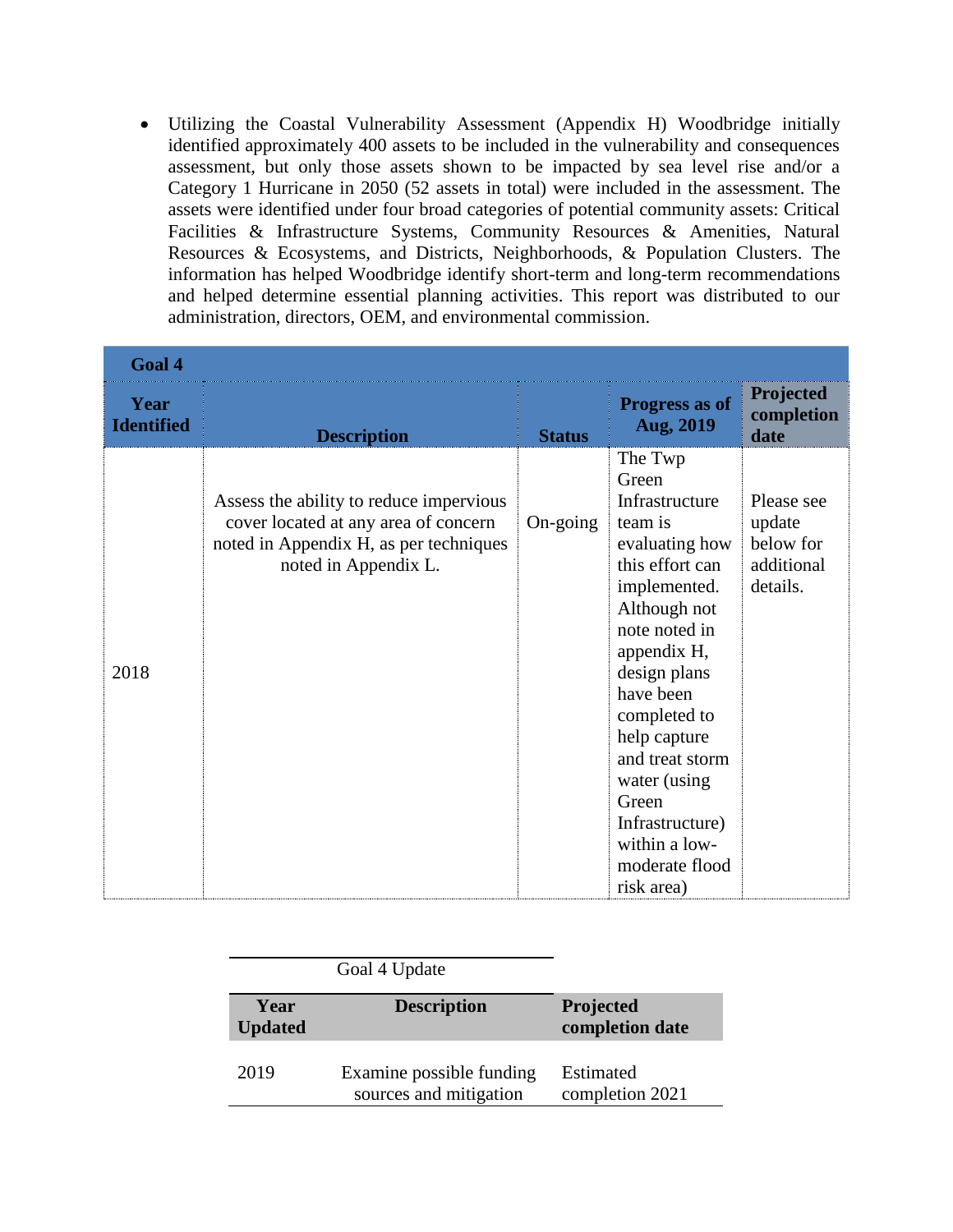efforts in order to incorporate Green Infrastructure into high risk floodplains/ known problem drainage areas where existing impervious surface areas persist.

Goal #5) Protect and enhance natural floodplain functions in order to safeguard and promote biodiversity and ecological integrity.

Continue to implement Woodbridge Twp. Open Space & Floodplain Restoration Plan and Impervious Cover Reduction Action Plan (Appendix E and L). Nuisance flooding during fullmoon high tides, heavy rain events, and strong coastal surges during storm seasons have been increasing in velocity, frequency, and intensity. In addition, climactic shifts due to an increase in greenhouse gas emissions continue to show flooding issues climbing higher than predictions. Critical near-shore habitats, wetlands, and upland forests can function as buffers to absorb excess water and wind energy introduced into a watershed.

| Goal 4                    |                                                                                                                                                                                                                                            |                   |                                                                                                                                                                                                                                                                                                        |                                                             |
|---------------------------|--------------------------------------------------------------------------------------------------------------------------------------------------------------------------------------------------------------------------------------------|-------------------|--------------------------------------------------------------------------------------------------------------------------------------------------------------------------------------------------------------------------------------------------------------------------------------------------------|-------------------------------------------------------------|
| Year<br><b>Identified</b> | <b>Description</b>                                                                                                                                                                                                                         | <b>Status</b>     | Progress as of<br>Aug, 2019                                                                                                                                                                                                                                                                            | Projected<br>completion<br>date                             |
|                           | Forested Wetland Restoration in<br>Woodbridge Floodplain<br>Invasive Species Management and<br>Native seeding in Woodbridge<br>Floodplain<br>Current restoration plans for Colonia,<br>Woodbridge, and Port Reading, as per<br>Appendix E. | $On\text{-going}$ | Drill-seeding<br>to promote<br>wildflower /<br>native<br>vegetation<br>meadow within<br>Woodbridge<br>floodplain took<br>place on<br>$05/28/19$ &<br>$05/29/19$ .<br>Additional<br>plugs planted<br>$(up to 4,000+)$<br>$1.5-2$ " caliper<br>trees installed<br>within Colonia<br>restoration<br>sites | Please see<br>update<br>below for<br>additional<br>details. |